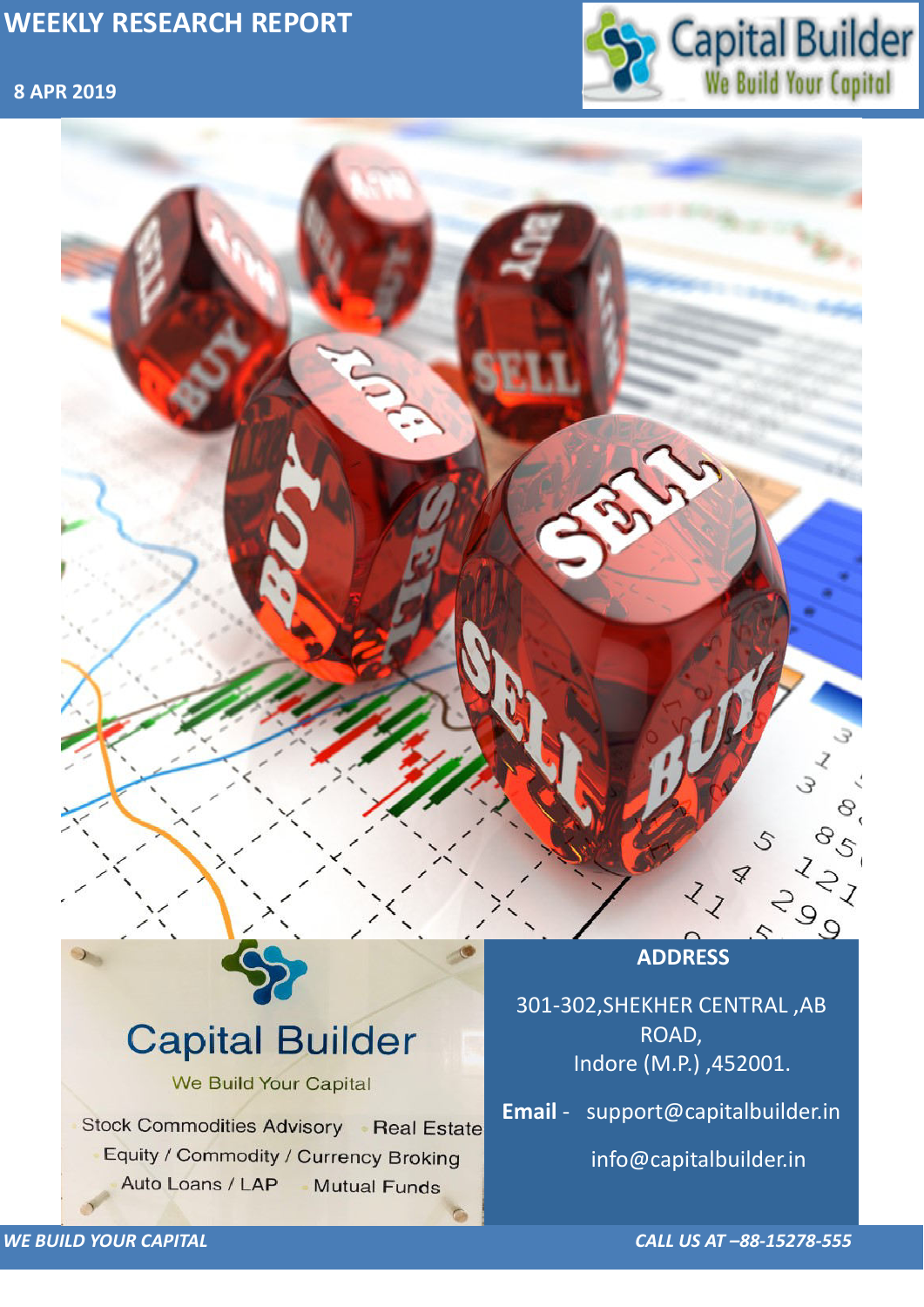## **8 APR 2019**



|                                                                                                                                                                                                                           |                                           | <b>Weekly Indices Change</b>      |                        |                                                |
|---------------------------------------------------------------------------------------------------------------------------------------------------------------------------------------------------------------------------|-------------------------------------------|-----------------------------------|------------------------|------------------------------------------------|
| Top stories this week                                                                                                                                                                                                     | <b>INDEX</b>                              | <b>CLOSE</b>                      | <b>P.CLOSE</b>         | <b>CHANGES %</b>                               |
| Reserve Bank is likely to wait to see the impact of the past                                                                                                                                                              | <b>SENSEX</b>                             | 38862.23                          | 38672.91               | 0.49%                                          |
| two consecutive rate actions and assess the macroeconomic<br>factors following general elections and a clearer picture on the                                                                                             | <b>NIFTY</b>                              | 11666                             | 11623.9                | 0.36%                                          |
| monsoons to emerge.                                                                                                                                                                                                       | <b>MIDCAP</b>                             | 15509.36                          | 15479.62               | 0.19%                                          |
| President Donald Trump went on April 5 to the Mexican bor-                                                                                                                                                                | <b>SMLCAP</b>                             | 15045.87                          | 15027.36               | 0.12%                                          |
| der to deliver a message to would be illegal immigrants: the<br>United States has no room left to take them.                                                                                                              | <b>METAL</b>                              | 11708.93                          | 11355.12               | 3.12%                                          |
| Trump sees his campaign against a "crisis" on the border as                                                                                                                                                               | <b>OIL&amp;GAS</b>                        | 14840.75                          | 15269.7                | $-2.81%$                                       |
| key to his 2020 reelection bid, and his trip to Calexico in Cali-                                                                                                                                                         | <b>AUTO</b>                               | 19327.86                          | 18824.89               | 2.67%                                          |
| fornia was meant to keep that message in the headlines.                                                                                                                                                                   | <b>TECK</b>                               | 7740.36                           | 7621.79                | 1.56%                                          |
| US energy companies this week increased the number of oil<br>drilling rigs for first time in seven weeks, General Electric                                                                                                | <b>BANKEX</b>                             | 33752.23                          | 34141.94               | $-1.14%$                                       |
| Co's Baker Hughes energy services firm said in its report on                                                                                                                                                              | IT                                        | 15554.87                          | 15280.3                | 1.80%                                          |
| Friday. Companies added 15 oil rigs in the week to April 5.                                                                                                                                                               | <b>FMCG</b>                               | 11628.2                           | 11741.51               | $-0.97%$                                       |
| The government on March 27 cleared an agreement on startup                                                                                                                                                                | HC                                        | 14331.26                          | 14407.89               | $-0.53%$                                       |
| cooperation between India and South Korea signed in Febru-<br>ary, which will facilitate and promote collaboration between<br>startups from both the nations. The ex-post facto approval to                               | <b>PSU</b>                                | 7528.73                           | 7640.47                | $-1.46%$                                       |
| the Memorandum of Understanding (MoU) was accorded at a<br>meeting of the Union Cabinet chaired by Prime Minister Nar-                                                                                                    | <b>INDEX</b>                              | <b>CLOSE</b>                      | <b>P.CLOSE</b>         | <b>% CHANGE</b>                                |
| endra Modi.                                                                                                                                                                                                               | <b>DOW</b>                                | 26425                             | 25928.7                | 1.91%                                          |
|                                                                                                                                                                                                                           | <b>NASDAQ</b>                             | 7938.69                           | 7729.32                | 2.71%                                          |
| OMCs in focus as HSBC hikes target price for IOC, BPCL &<br><b>HPCL</b>                                                                                                                                                   | <b>FTSE</b>                               | 7446.87                           | 7279.19                | 2.30%                                          |
| Citi is of the view that OMCs now offer an attractive invest-                                                                                                                                                             | <b>NIKKEI</b>                             | 21807.5                           | 21205.8                | 2.84%                                          |
| ment opportunity. Cheap valuations relative to historicals<br>make it an attractive buy.                                                                                                                                  | <b>HANGSENG</b>                           | 29936.3                           | 29051.4                | 3.05%                                          |
| The S&P BSE Sensex which hit a record high of 39,270 in the                                                                                                                                                               |                                           |                                   |                        |                                                |
| week gone by failed to hold on to the momentum, but closed                                                                                                                                                                |                                           | <b>Top Nifty50 Gainers Weekly</b> |                        |                                                |
| 0.49 percent higher at 38,862 for the week ended April 5. The<br>Nifty50 too failed to close above the 11,700-mark, but record-                                                                                           | <b>COMPANY</b><br><b>Tata Motors Ltd.</b> |                                   | <b>VALUE</b><br>205.15 | <b>%CHANGE</b><br>$+17.73$                     |
| ed gains of 0.36 percent for the week.                                                                                                                                                                                    |                                           |                                   |                        | $+7.07$                                        |
|                                                                                                                                                                                                                           |                                           |                                   |                        |                                                |
|                                                                                                                                                                                                                           | <b>Bharti Airtel</b>                      |                                   | 356.65                 |                                                |
|                                                                                                                                                                                                                           | <b>Maruti Suzuki India</b>                |                                   | 7,107.70               |                                                |
|                                                                                                                                                                                                                           | <b>Tata Steel</b>                         |                                   | 549.30                 |                                                |
|                                                                                                                                                                                                                           | <b>Indiabulls Housing F</b>               |                                   | 903.05                 | $+6.52$<br>$+ 5.43$<br>$+5.22$                 |
|                                                                                                                                                                                                                           |                                           | <b>Top Nifty50 Losers Weekly</b>  |                        |                                                |
|                                                                                                                                                                                                                           | <b>COMPANY</b>                            |                                   | <b>VALUE</b>           |                                                |
|                                                                                                                                                                                                                           | <b>Bharat Petroleum</b>                   |                                   | 358.10                 |                                                |
| The Dow Jones Industrial Average rose $25.29$ points, or $0.1\%$ ,<br>to 26,409.92, the S&P 500 gained 10.35 points, or 0.36%, to<br>2,889.74, and the Nasdaq Composite added 38.55 points, or<br>$0.49\%$ , to 7,930.33. | Zee Entertainment En                      |                                   | 411.50                 |                                                |
|                                                                                                                                                                                                                           | <b>Hind. Petrol</b>                       |                                   | 263.85                 | <b>CHANGE</b><br>$-9.92$<br>$-7.63$<br>$-7.05$ |
|                                                                                                                                                                                                                           | <b>Sun Pharma.</b>                        |                                   | 463.15                 | $-3.28$                                        |

|  | <b>Weekly Indices Change</b> |  |
|--|------------------------------|--|
|--|------------------------------|--|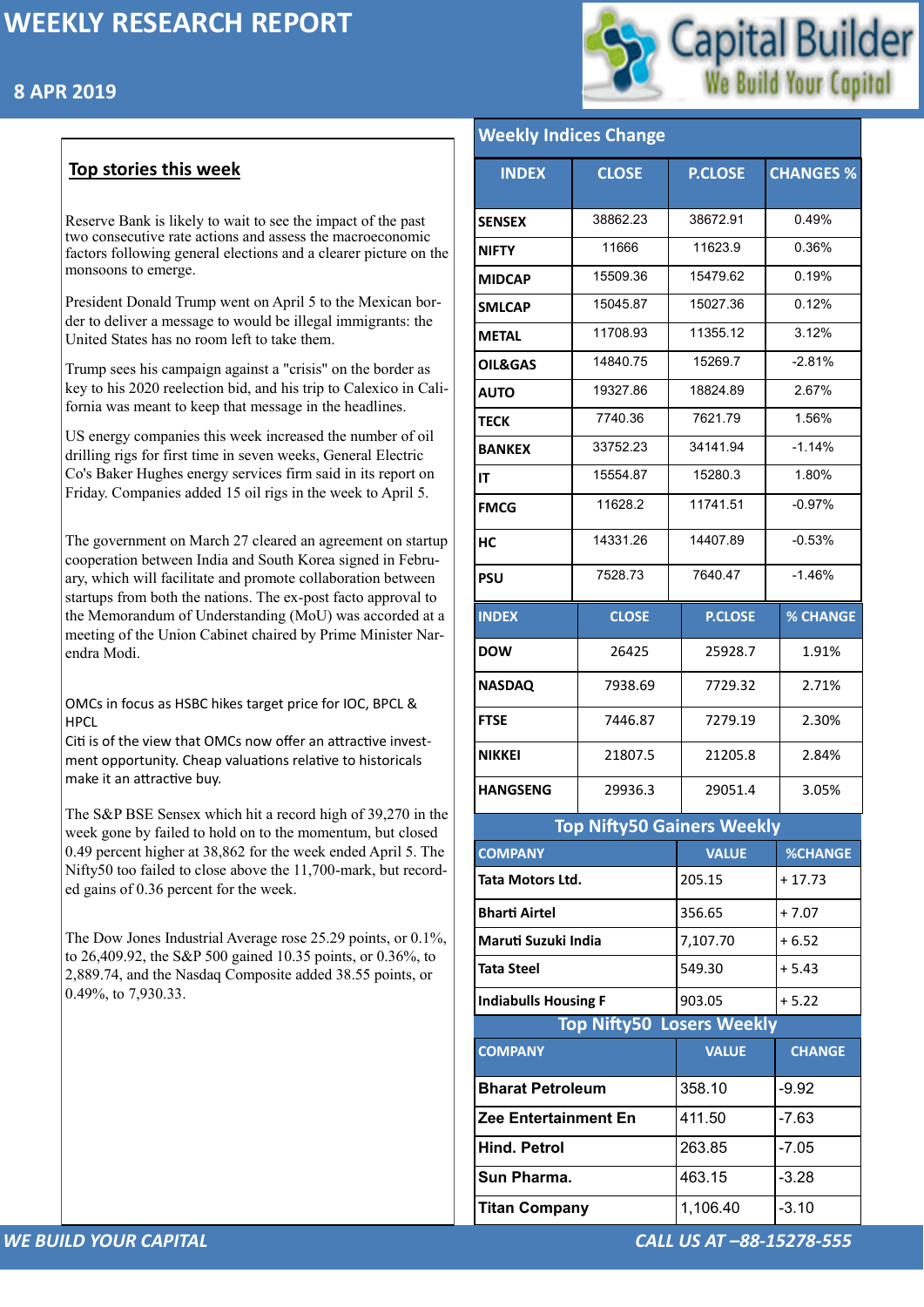### **8 APR 2019**

## **Weekly Indices Recommendati**



| CALL US AT -88-15278-555<br><b>WE BUILD YOUR CAPITAL</b> |                   |                |                |               |                |                |  |
|----------------------------------------------------------|-------------------|----------------|----------------|---------------|----------------|----------------|--|
|                                                          | <b>BANK NIFTY</b> | 29342.70       | 29713.27       | 30180.90      | 30551.90       | 31019.10       |  |
|                                                          | <b>NIFTY</b>      | 11460.27       | 11563.13       | 11662.07      | 11764.93       | 11863.87       |  |
|                                                          | <b>INDICES</b>    | S <sub>2</sub> | S <sub>1</sub> | <b>PIVOTS</b> | R <sub>1</sub> | R <sub>2</sub> |  |

## **NIFTY**





**STRATEGIES:** - Nifty last week as we predicted touched all time high levels, which would act as stiff resistance for the index. One should go long on nifty only once it closes above 11761 levels, During last week nifty formed bearish engulfing candlestick pattern and from there we have seen profit booking. Technically on the daily charts we see minor support on the downside for nifty 50 index lies at 11300 11350 levels, whereas minor resistance on the upside is capped around 11750- 11800 levels.

**STRATEGIES:**- Last week we have seen some profit booking in nifty bank index, Technically on the daily charts we see minor support on the downside for index lies at 29800- 29700 levels, whereas minor resistance on the upside is capped around 30600- 30650 levels.

If nifty 50 index breaches minor support on the downside and closes below it we may see fresh break down and index can drag index towards major support on lower side around 11000- 10900 and if breaches minor resistance on the upside and closes above it we may see fresh breakout and index can head towards higher levels around 12000- 12100

Currently nifty 50 index is trading above 200 days exponential moving average and suggests long term trend is bullish.

If Nifty bank index breaches minor support on the downside and closes below it we may see fresh break down and index can drag index towards major support on lower side around 29150- 29200 and if breaches minor resistance on the upside and closes above it we may see fresh breakout and index can head towards higher levels around 31000-31100

Currently Nifty bank index is trading above 200 days exponential moving average and suggests long term trend is bullish.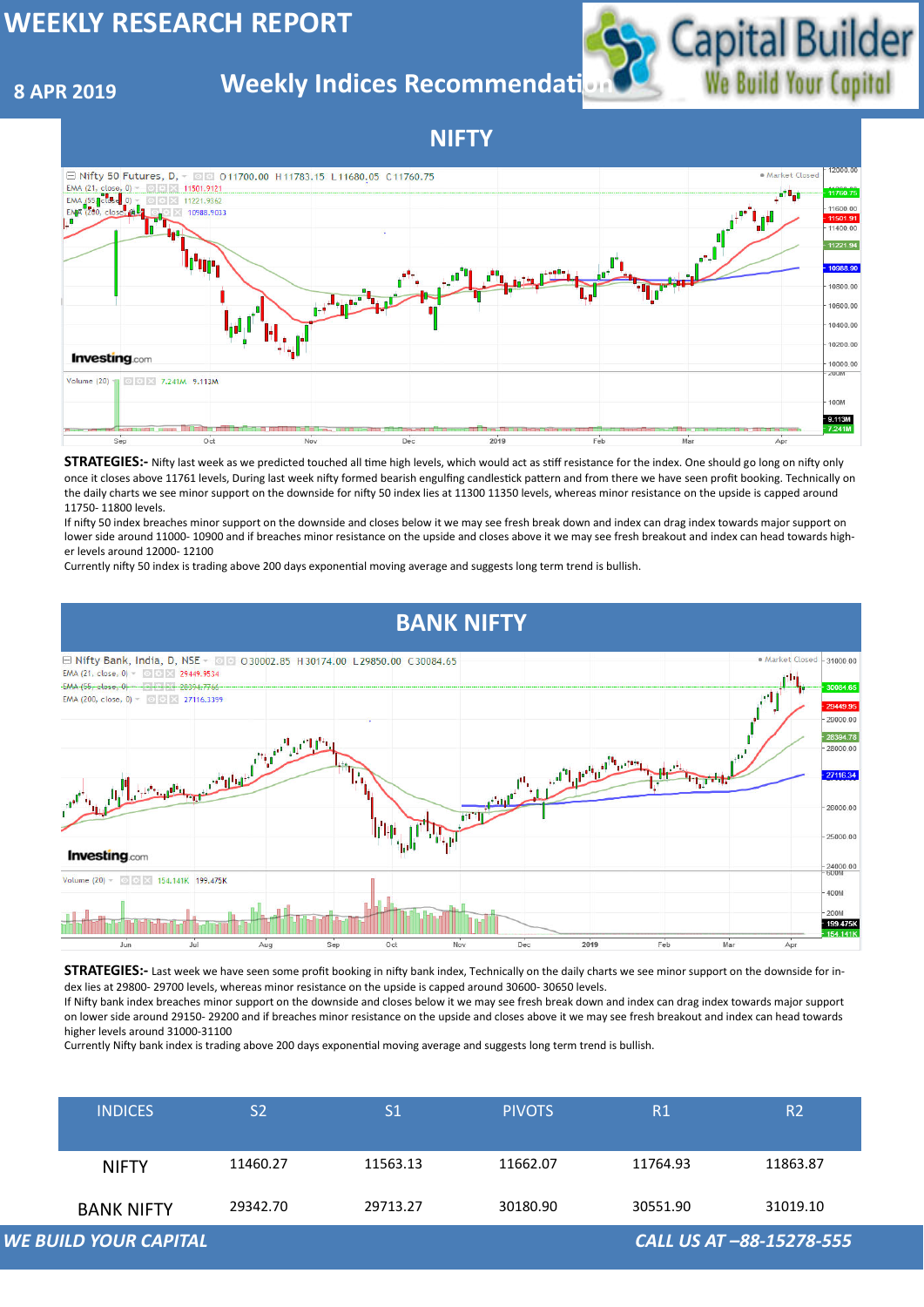

## **8 APR 2019**

# **EQUITY CASH & FUTURE**

#### **STOCK RECOMMENDATIONS [FUTURE]**

#### **1. JUSTDIAL**

#### **2. BATAINDIA**



#### **BTST CASH BUYING SCRIPT**

#### JUSTDIAL is looking BULLISH on charts we advise you to BUY ABOVE 600 with a stop loss of 570 for the target of 650-700.



| <b>SCRIPT</b>                                            | <b>LEVEL</b> | <b>TGT</b> | <b>SL</b> |  |  |  |
|----------------------------------------------------------|--------------|------------|-----------|--|--|--|
| <b>GODREJPROP</b>                                        | 970          | 975-990    | 958.90    |  |  |  |
| <b>BTST FUTURES BUYING SCRIPT</b>                        |              |            |           |  |  |  |
| <b>SCRIPT</b>                                            | <b>LEVEL</b> | <b>TGT</b> | <b>SL</b> |  |  |  |
| <b>UPL</b>                                               | 950          | 955.50-970 | 937.90    |  |  |  |
| <b>WE BUILD YOUR CAPITAL</b><br>CALL US AT -88-15278-555 |              |            |           |  |  |  |

BATAINDIA is looking bullish on charts. We advice you to buy ABOVE 1420 with a stop loss of 1390 for the target of 1450-1500